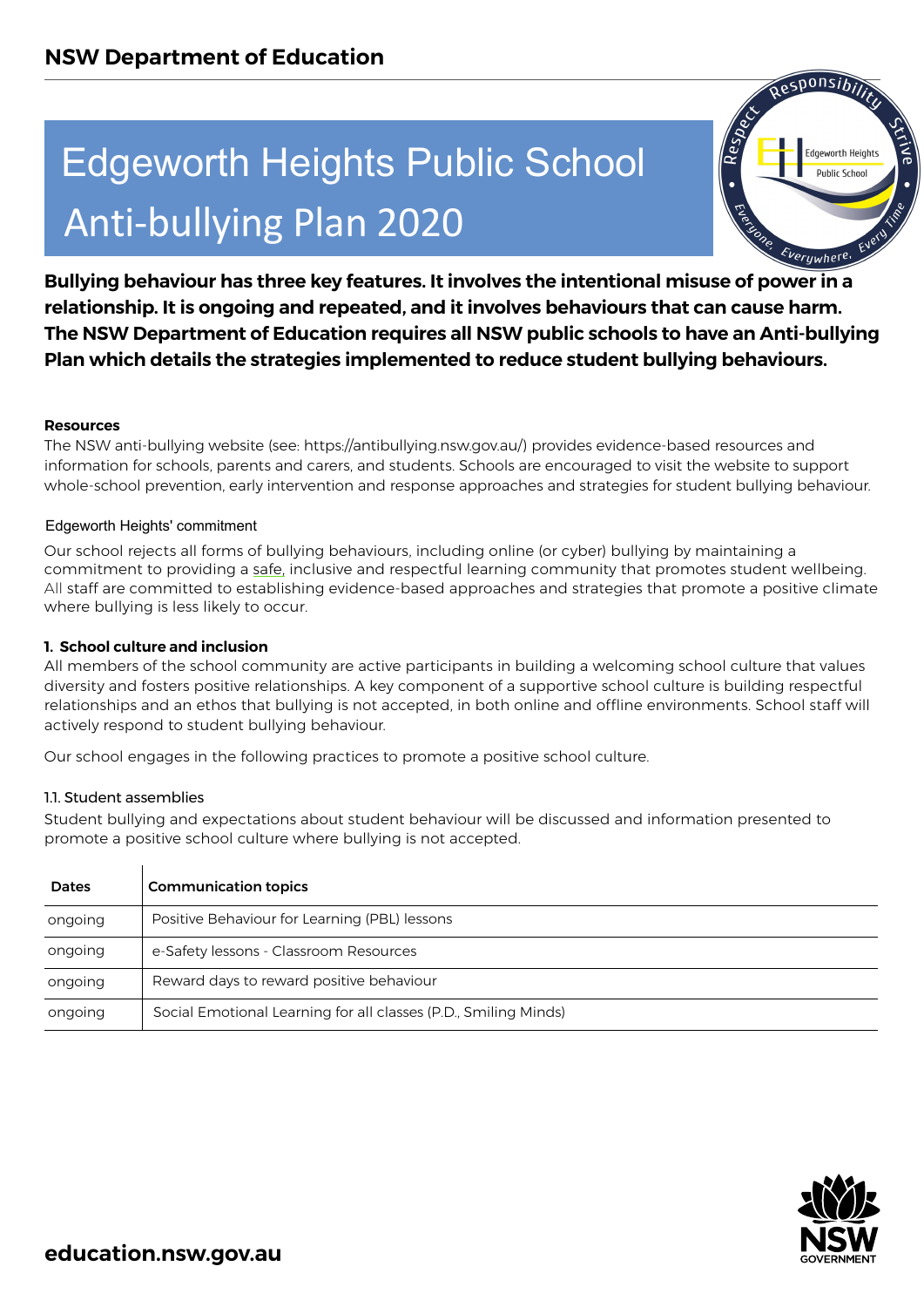## 1.2 Staff communication and professional learning

Staff will be supported with professional learning that provides evidence-based ways to encourage and teach positive social and emotional wellbeing and discourage, prevent, identify, and respond effectively to student bullying behaviour.

| <b>Dates</b> | <b>Communication topics and Professional learning</b>                                            |  |
|--------------|--------------------------------------------------------------------------------------------------|--|
| Annually     | Mandatory E-Learning eg Child Protection Training - New Staff Induction program                  |  |
| Ongoing      | e-Safety Lessons - Educator Resources                                                            |  |
| Ongoing      | PBL professional development                                                                     |  |
| Ongoing      | School website, School Facebook and or school newsletter- What is Bullying:a bystander behaviour |  |

### 1.3. New and casual staff

 $\mathbf{I}$ 

New and casual staff will be informed about our school's approaches and strategies to prevent and respond to student bullying behaviour in the following ways.

- \* information is provided in a handout to all staff when they enter on duty at the school.
- \* an executive staff member speaks to new and casual staff when they enter on duty at the school
- \* the principal speaks to new executive staff when they enter on duty at the school as part of the induction process

# **2. Partnerships with families and community**

Effective schools have high levels of parental and community involvement. This involvement is strongly related to improved student learning, attendance and behaviour. Our school proactively builds collaborative relationships with families and communities to create a shared understanding of how to support student learning, safety and wellbeing.

### 2.1. Website

Our school website has information to support families help their children to regulate their emotions and behaviour and develop socially. Information is provided to assist if children have been involved in bullying behaviour (as the person engaging in bullying behaviour, as the person being bullied or as the person witnessing the bullying behaviour).

The following are published on our school's website. Check the boxes that apply.

 $\boxtimes$  School Anti-bullying Plan  $\boxtimes$  NSW Anti-bullying website  $\boxtimes$  Behaviour Code for Students